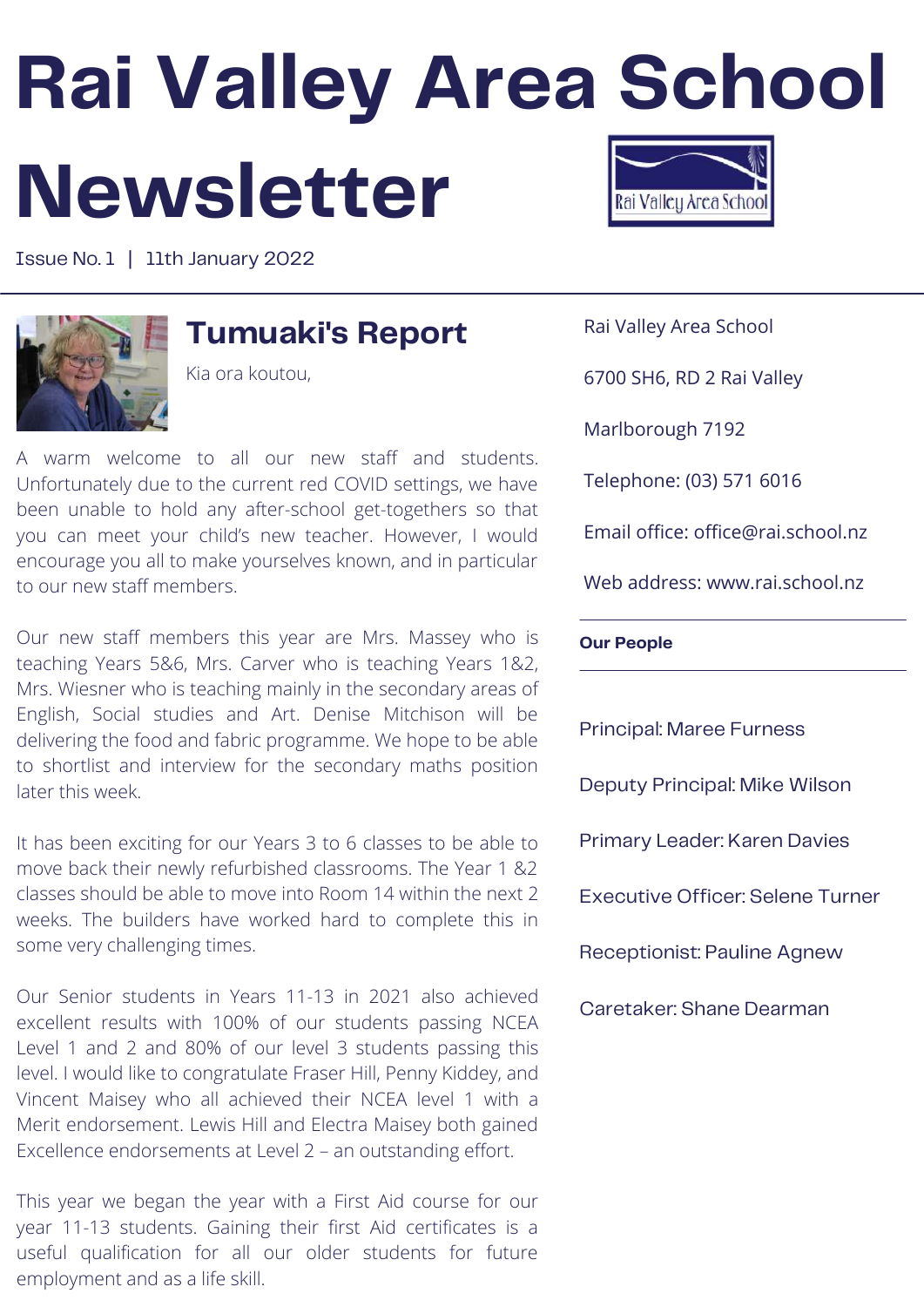

### **Tumuaki's Report**

As COVID is present in both Marlborough and Nelson, one of the questions I am being asked is what happens if someone in our school is a close contact or is diagnosed with COVID. If someone is a close contact they will be required to self-isolate for a set period of time. If a staff member, parent, or caregiver notifies us that they or their child are a confirmed case we will notify our regional Director of Education and follow their directions.

Our biggest challenge will be if 2 or more of our staff are required to self-isolate for a period of time. We currently have very few relievers and are preparing for home learning should it be required. It is possible that some classes of our school may be home learning while others are at school. We are currently checking that we have accurate contact details for all students so that we can communicate as quickly as possible.

The decision has been made by the Area School Principals to postpone the Tournament until 2023 as it is not possible to run it in Red settings. Finally, it is great to see the sunshine this morning and our thoughts are with those of you who are undertaking clean up and repairs from the damage caused over the last two weeks

Noho ora mai

Maree Furness

#### Events Calendar

#### **Friday 18th February**

KIWICAN starts

#### **Wednesday 23rd February**

Board of Trustees Meeting

#### **Monday 21st to Friday 25th February**

Fundamental Skills in Primary

#### **Fill a bag week** Havelock Museum Society

#### Dear Community Members

The Havelock Museum Society has been preparing to convert the support building – the Jack Shand Building to be part of the Museum containing social history.

The building has been a fleamarket for many years with thanks to the community donations and has raised lots of funds towards the costs and renovations to the Museum, unfortunately, we now need to clear it for building changes to be made to the interior.

This means that all the items which have been donated by a great number of people will be offered to the community for a week. **This will be a 'fill a bag week' for \$5 and will commence on Monday 21st February from 10am until 4pm.** Bring own bag/s. See you there.

**Havelock Museum Society Committee**

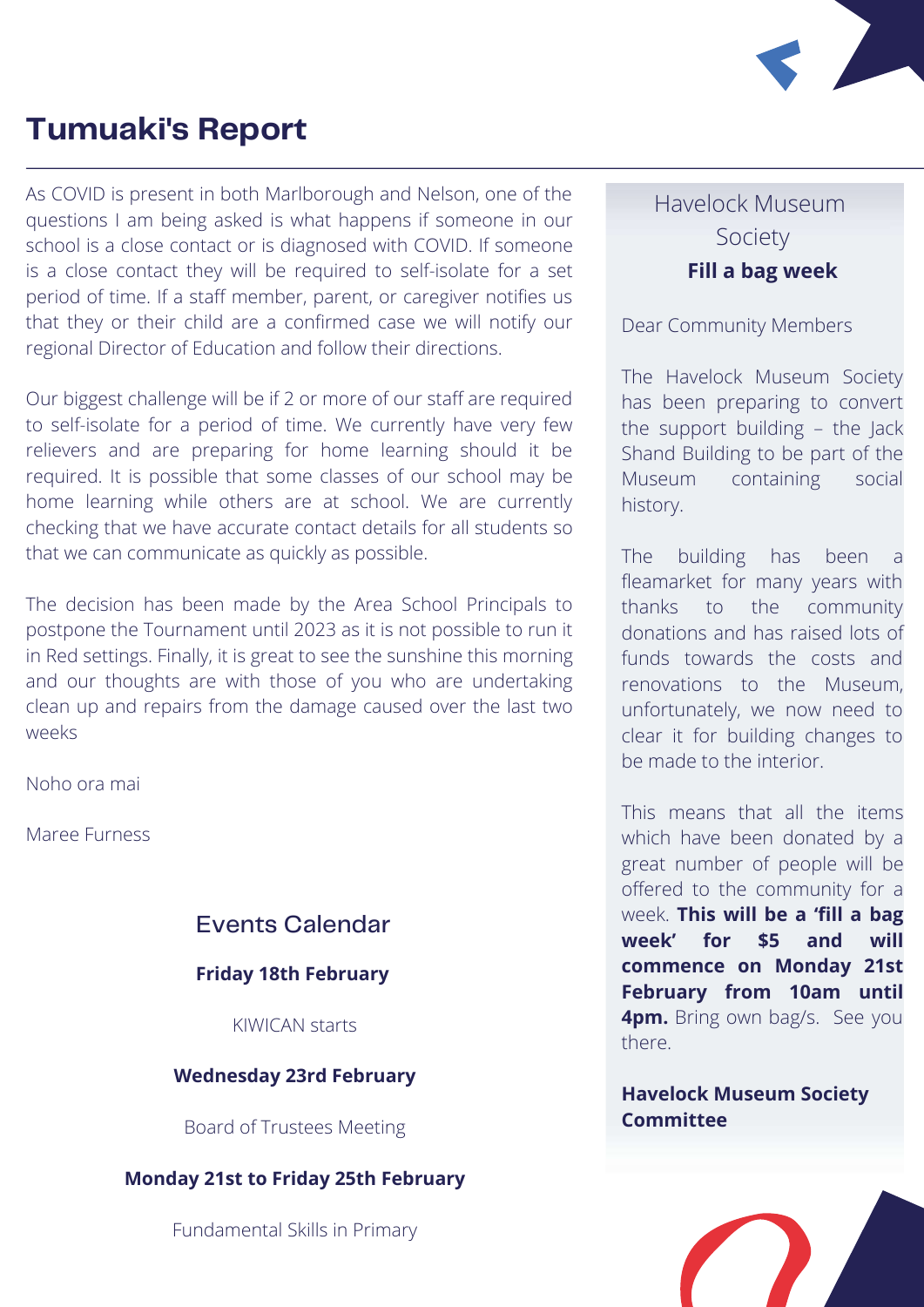

### **School News**

### **Welcome to New Staff 2022**



It has been a bit of wet welcome, but it is nonetheless a very warm one to our new staff for 2022. In no particular order we have (left to right):

#### **Denise Mitchison - Food & Soft Tech**

**Vanessa Carver Years 1-2**

**Jessica Massey - Years 5-6**

**Claudia Wiesner - Art, English, Social Studies**

**Janine Sorensen** (right) has also taken on a full time role at the school. On top of being the Year 7-8 teacher she is also responsible for: Student Engagement - in particular: attendance, pastoral, behaviour and SENCO.



#### **Pelorus Netball AGM**

Looking forward to seeing you next week at the AGM on Monday night. it will be at the brand new sports hub- please go to the entrance, up the stairs and follow your nose. We require 2 delegates from each club to attend and take part in the evening. If you are planning on attending, please head to our Facebook page, click on the AGM event, then click attending. Or email back to **[admin@marlboroughnetball.org.nz](mailto:admin@marlboroughnetball.org.nz)**

For those unable to attend in person we will be hosting a Zoom session, please note this is for very limited numbers and you must RSVP to [admin@marlboroughnetball.org.nz](mailto:admin@marlboroughnetball.org.nz) to gain access. Zoom attendees cannot take part in the voting ballot for the board nominations.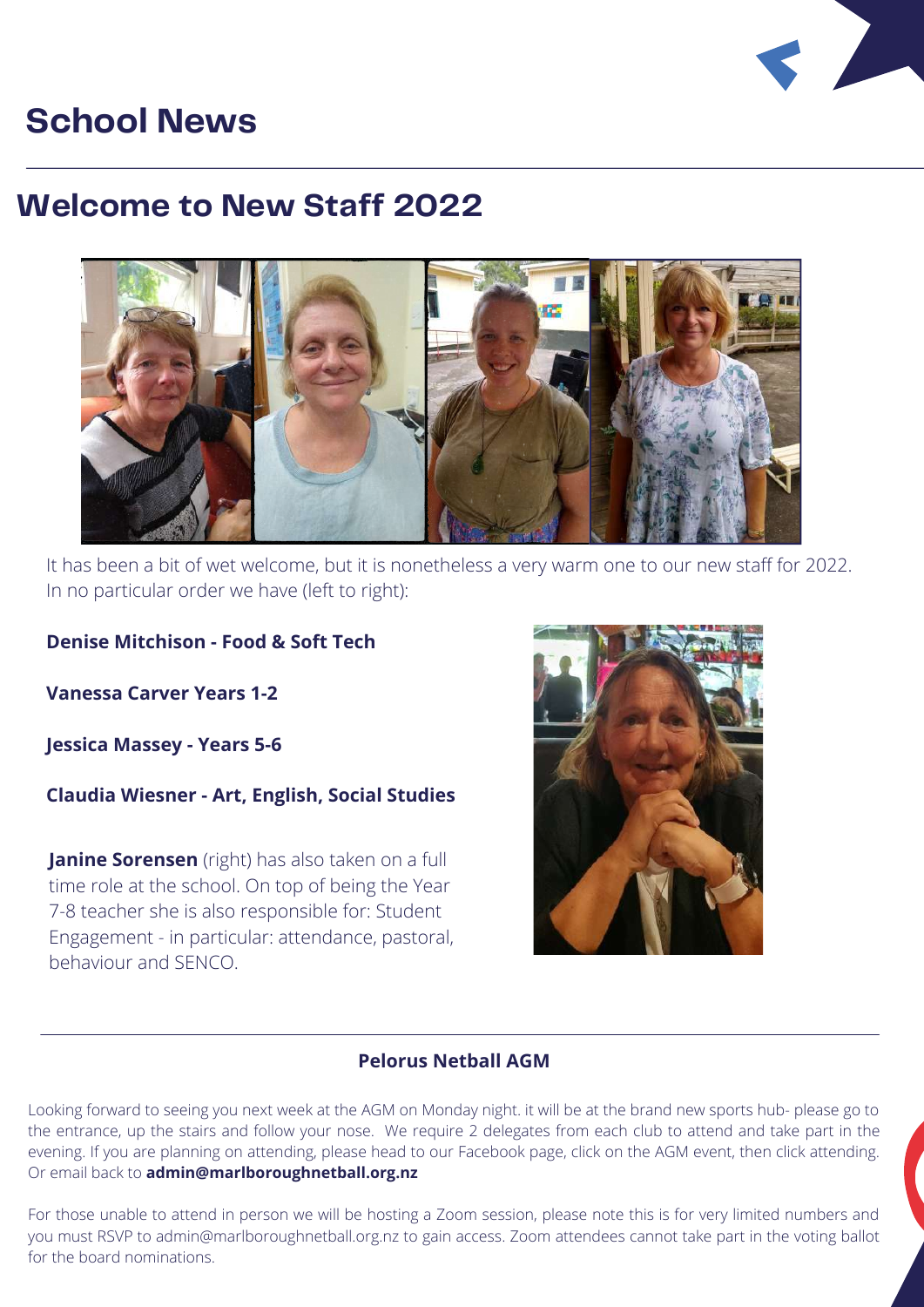### **School News**



*Below is some information that could help if you or someone in your whānau think they are a close contact. This information is abbreviated from from covid.govt.nz. please check the site for the full details.*

#### **Who is a Close Contact?**

You are a Close Contact if you have had contact with a person with COVID-19 when they were infectious. Close Contacts are at higher risk of getting COVID-19. You are a Close Contact in the following situations.

- If you live with someone who is positive.
- If you have been close (within 1.5 metres) to someone who is positive for more than 15 minutes and they were not wearing a mask or not wearing it properly.
- If you have had direct contact with someone who is positive. For example: kissing, sharing a cigarette, vape or drink bottle
- if the person coughed or sneezed directly on you.
- If you spent time in an indoor space with someone who is positive for more than 1 hour and at least one of the following: they were singing, shouting, smoking, vaping, exercising, or dancing, they were not wearing a mask or it was not on properly, it was poorly ventilated, it was smaller than 100m2 (about 3 double garages).

#### **What you need to do**

Whether you are vaccinated or not, you need to:

- stay home and **self-isolate from others for 10 days from your last contact with the case**
- **get a test for COVID-19 straight away, on day 5, and on day 8 after your last contact with the case**

t

• get another test straight away if you develop COVID-19 symptoms.



#### **Secondary contacts — if you live with a Close Contact**

You are considered a secondary contact if a household member is a Close Contact and they have been asked to isolate.

If you are a secondary contact you may need stay at home until the Close Contact returns a negative day 5 test result.

If the Close Contact develops symptoms after a day 5 negative test, secondary contacts may need to stay home again until a further negative test result is returned.

If one or more household members of the Close Contact develop symptoms they should:

- get a test
- stay home until they get a negative test result and
- it has been 24 hours without symptoms.

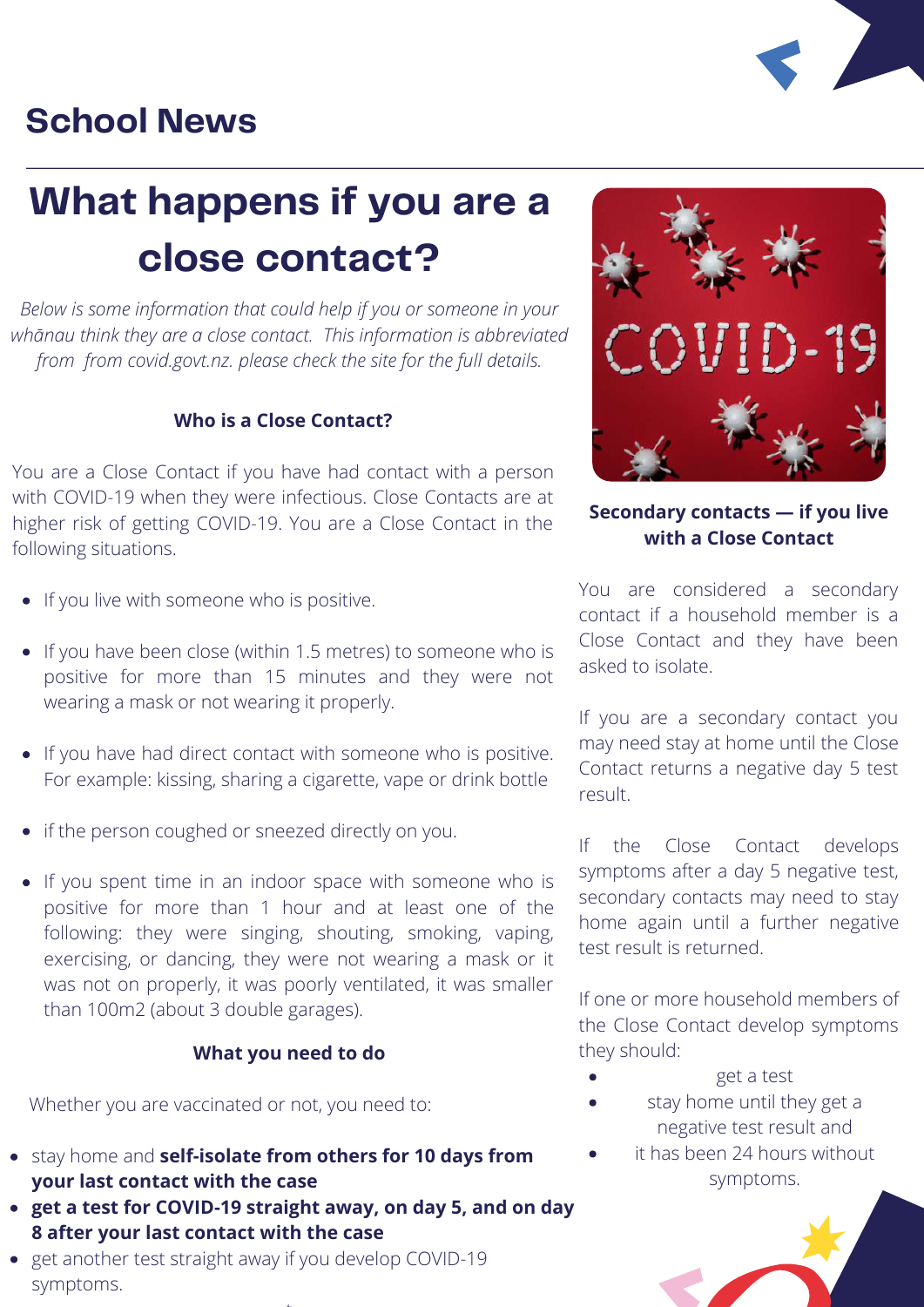### **School News**

### **Phones at school**

Thank you to all parents, caregivers and whānau who have helped remind their students to leave these at home or drop them with Pauline. As we move into the third week we expect full compliance and support with this. If staff do see a student with a phone they will be asking them to hand it over. Students will get them back. This may be at the end of the day, or may be the next day. Students can continue to bring laptops or tablets to school but do need to get a BYOD from me first and have it signed and returned. If you have questions or concerns about phones or devices at school, please get in touch.

Ngā mihi Mike Wilson

### Attendance

#### **Reminders:**

If late, please sign in at the office, and if leaving the school site, please sign out, in case of an emergency. We need to know your child's whereabouts as it is a Health and Safety issue.

Please contact the school office by phone (03 5716 016), email [\(office@rai.school.nz](mailto:office@rai.co.nz)), or in person, on the day of absence, with the specific reason for the absence.

We need the reason for the codes that we report to the Ministry of Education.

If we don't hear, we will do a follow-up call or may do a home visit to make sure everything is OK.

Please provide a sick note from the doctor if your child is absent for three days or more. This is again important for the Ministry reporting.

Many thanks for your support this year in trying to boost attendance for our students which will then lead to improved learning for your child.

#### With Thanks

#### **Janine Sorensen**

(Student Engagement (Attendance, Pastoral, Behaviour) SENCO)

#### **Did you know?**

#### **If your child misses 1 day a week:**

= 40 days a year or 8 weeks per year or 2 ½ years missed by Year 13.

#### **If your child misses 2 days a week**

= 80 days per year or 16 weeks a year or over 5 years missed by Year 13.

#### **If your child misses 10 minutes late per day**

= 50 minutes a week or 1 ½ weeks per year.

#### **If your child misses 1 hour late per day**

 $= 1$  day a week = 8 weeks a year or 2  $\frac{1}{2}$  years missed by Year 13.

#### **Practical Help**:

Please -

- 1. Help your child get a good night's sleep.
- 2. Prepare everything the night before.
- Schedule dental / medical 3. appointments before or after school.
- 4. Take holidays in term breaks.



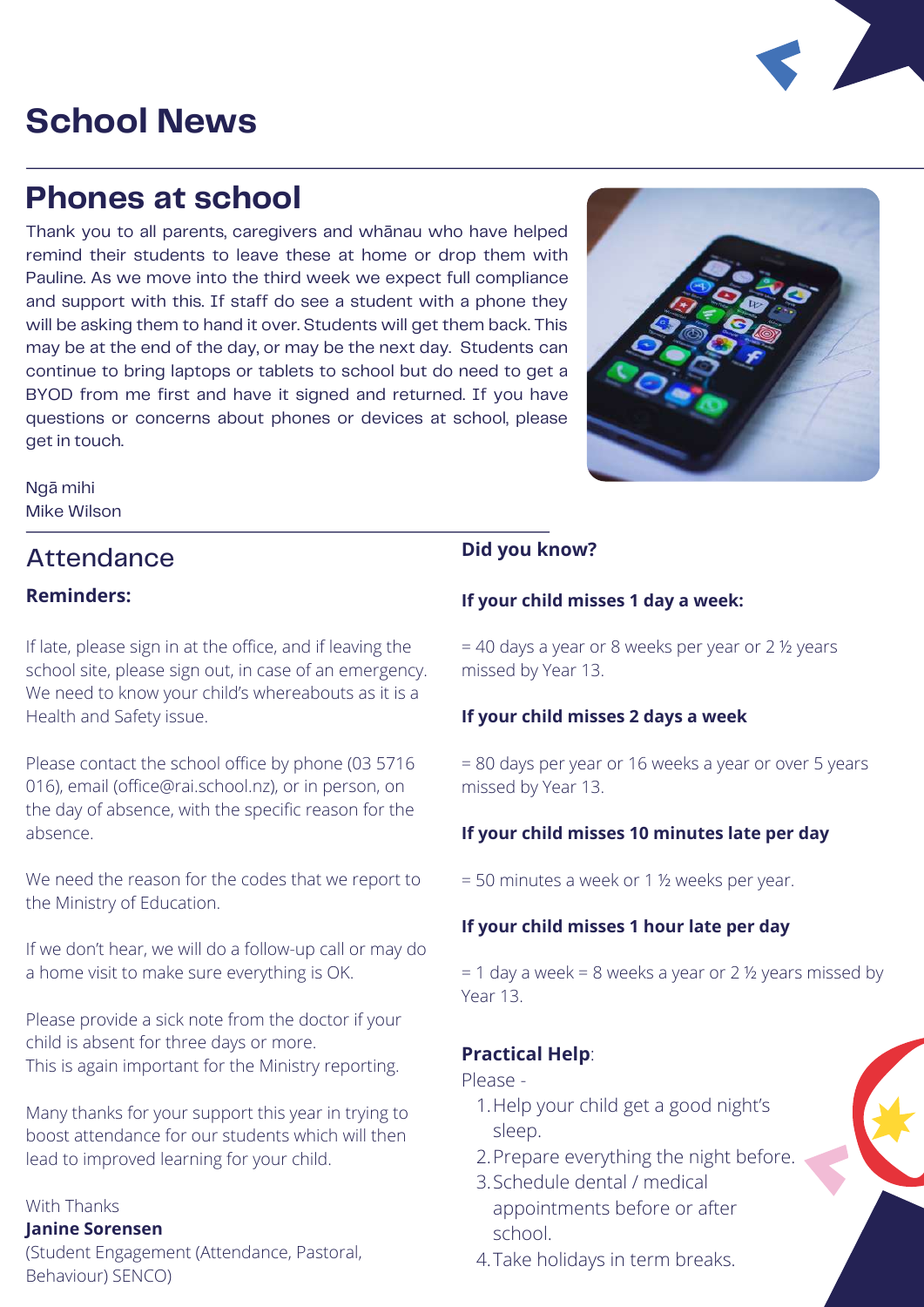### **Primary News**



### **Head of Primary News**

#### Karen Davies

Well, what a way to start our year! Anyone would think that it is winter not the middle of summer, but welcome back everyone and I hope the weather will improve for us now the storm is over. My best to those families who have had damage to their properties this last week.

Music with Sam Baxter starts again this week. Please watch out for a couple of extra sessions she has to offer the children. The Kiwi Can team will be back with us on Friday 18th Feb. The week after that (21-25th Feb) we will be busy with our Fundamental Skills programme with the team from Stadium 2000 in Blenheim. Unfortunately due to the pandemic and the red light restrictions swimming sports with the other Pelorus Cluster schools will most likely NOT go ahead as planned for later this month. As well as my welcome back to you, children and families, I extend a warm welcome to our new teachers in the primary syndicate. They are Mrs Vanessa Carver who is teaching the NE- Yr 2's and Mrs Jesse Massey who is teaching Yr 5-6. Mrs Moore, who you do know, is teaching the Yr 3-4's, Monday - Thursday and then I am in their room on Fridays.

Students have moved into Room 12 - Yr 5-6 students and Room 13 - Yr 3-4 students with the renovations being mostly completed. Mrs Carver and the juniors are still in Room 8 while Room 14 is still to be completed. Thanks everyone for your patience and we hope to have some further completion in a month or so and then we can move over all of our resources.

We will also have the benefit of the new 'break-out' spaces for more small group and individual learning spaces and a deck in front of Room 14.

Please also remind your children to have their hats on when outside at play time and lunch. If they do not have one we will be asking them to play in the shade.

On a bus controller's note could all people dropping off students in the morning take extra care in the car park. The new buses are bigger and longer and so need more space for dropping off and parking. Please be mindful of the safest place to stop as you drop off your children.

Students over Year 4 are expected to wear a mask while travelling on the school buses. Please remind your child that this is for the safety of everyone and especially our loyal bus drivers.

Ngā mihi

Karen Davies

#### Guitar Classes



Calling all budding guitarists. Anyone interested in Beginner Guitar Lessons **on a Wednesday during school time (1.45 - 2.15pm)** please put name at office for Sam Baxter

**What do you think of the look of our new Newsletter Feedback welcome**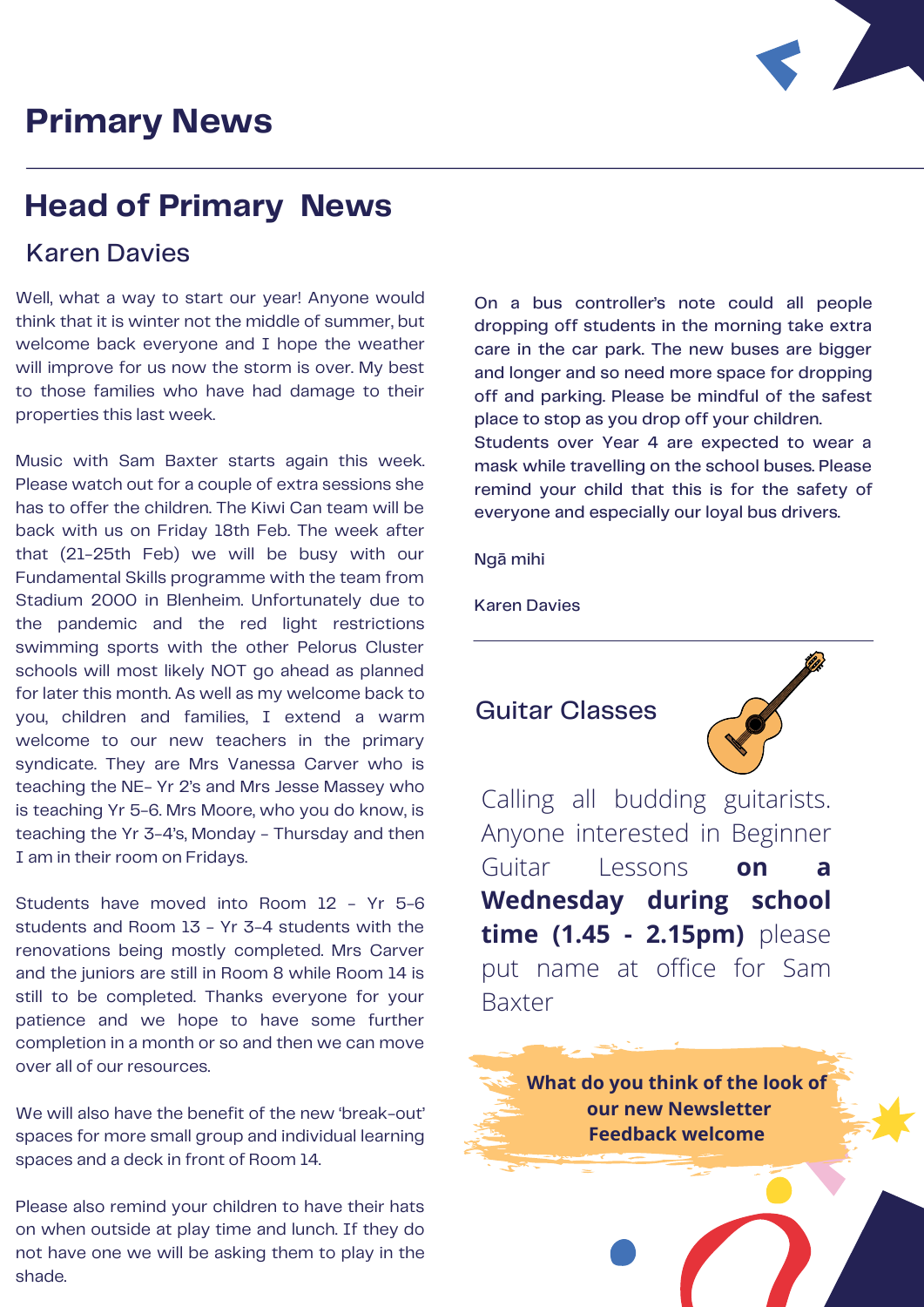### **Secondary News**







#### Y11-13 Team Building

Last Wednesday, Year 11-13 students were challenged by a morning of team-building exercises.

These included some real team problem solving over a series of team challenges. This proved a fascinating insight into students' strengths that may not always be highlighted by traditional learning and also helped the new year groups learn vital skills around working co-operatively.

A big thanks to Mr Wilkins and Mrs Stuart who helped set up and run the activities.

You can tell from the photos what fun the students had.

#### Y11-13 First Aid Course

Despite the weather's best efforts, Year 11-13 students managed to complete a first aid course this week.

The course not only gives students a great start in terms of credits, but also provides them with essential life and work skills, and of course, makes them greater assets for our community.

The course took place on Tuesday and Thursday last week before being finished on Wednesday this week because of the closing of SH 6. Due to restrictions under Red Settings the course was a lot less practical and hands on than normal and students did well to get through the intense 12 hours in total.

Their registration lasts for two years, and if they renew it in time would just need a shorter refresher course next time around.

Staff start their courses next term, although Pauline Agnew and Steph Stuart did theirs with the students giving us up to date knowledge on the staff.

A big thank you to Red Cross and Steph Stuart for looking after the students during those 12 hours.

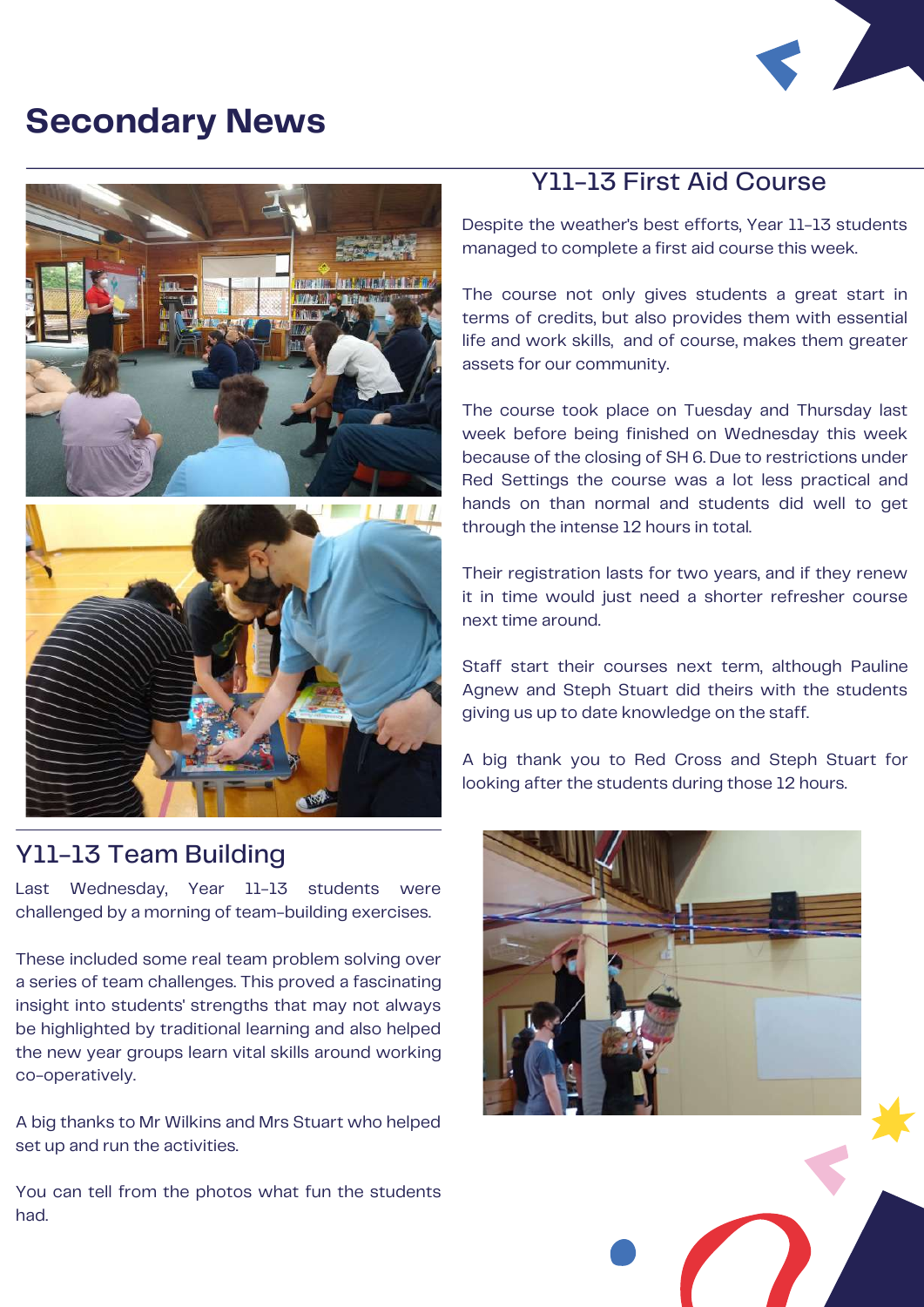

#### A New Way to Teach Literacy

Debby Upsall (Learning Support Coordinator) and Vanessa Carver (Year 1-2 classroom teacher) have started training in the 'Better Start Literacy Approach', a new approach to teaching reading, writing, oral language and spelling to Year 1-2 children. It includes vocabulary development using quality children's story books, structured teaching of critical phonological awareness\* skills and letter-sound knowledge through fun, game-based activities, and structured small group reading sessions using the new Ready to Read – Phonics Plus early readers series that started arriving in the school last year.

The Better Start Literacy Approach (BSLA) uses carefully designed assessments focused on critical early skills known to influence reading success. This includes letter-sound knowledge, phonological awareness, oral language, word and sentence reading and spelling. A baseline measure showing what students already know is being taken this week, through computer based games and activities. Mrs Upsall is doing this with the students individually. This will help Mrs Carver plan her new reading groups and literacy programme.

The programme is being used all around the country and is being promoted by the government as the best way to introduce children to reading and writing. It is still quite new to our school but we plan to hold a parents meeting soon to explain more about it, and of course, if you have any questions you are welcome to call in to see either of us. You may also like to check out the website

#### <https://www.betterstartapproach.com/>

\* Phonological awareness is the ability to hear and consciously divide words into sound segments, such as individual letter sounds and blends, syllables and to recognise rhyme.

Debby Upsall Learning Support Co-Ordinator



### Counselling and Guidance

Our School Counsellor Richard Wilkins is available to support both students and adults. You can make an appointment to meet either by emailing: [Richard.Wilkins@rai.school.nz](mailto:Richard.Wilkins@rai.school.nz) or by phoning Pauline who will pass on a message.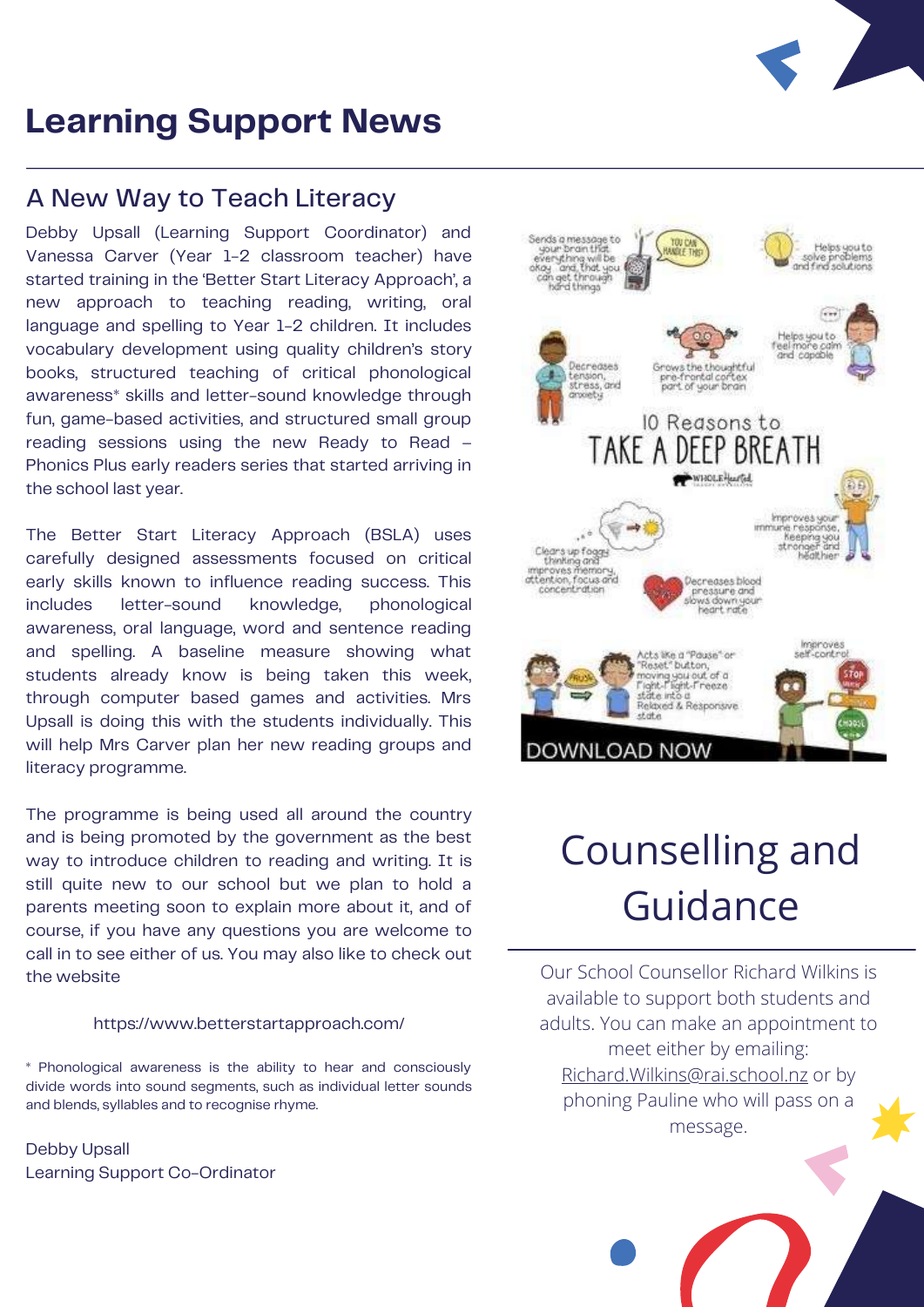### **Sports & Community News**

#### Pelorus Netball

Pelorus Netball would very much like to see more of our junior clubs' parents and/or grandparents attend our AGM to see what goes on behind the scenes and perhaps offer to help with our junior teams and attend the occasional meeting to keep up with what is happening in the netball community.

It's been a real struggle at times to keep netball going in Havelock and the surrounding area and we don't want to see it die out.

It is not hard work! You would get full support, first hand information and help from the committee while doing the best for your kids

We had 3 teams playing Saturday last season plus years 1 & 2, and year 3 & 4, on a Friday afternoon.

We had coaches who came forward and did a great job, it was an excellent year, but it would be wonderful to have more parents to help out.

#### Nelson Rugby

#### **Nelson Rugby Football Club Junior Rugby Registration**

This will be held Saturday March 5th at the Nelson RFC Clubrooms (by Trafalgar Park) from 9.00am till Midday . All wishing to play this year are invited to attend and register for upcoming season. Apparel for upcoming season will be available to purchase . Come and play rugby for NZ's oldest club.

All inquiries to Quentin Harwood 027 302 3508 or Brett Newcombe 021 815 282



**Respect** Whakaute

**Means treating** people, things and places as important.

#### **The Kiwi Can Corner**

Kiwi Can is getting underway for 2022! Every week we'll be working with every class in the school, learning about importantideas like respect, resilience, positive relationships, and integrity. We'll keep you up to date here in the Kiwi Can Corner, so you know what your child has been learning about, and you can help reinforce or extend their learning at home.

"Respect" is our theme for Term 1. We'll be learning how respect means "treating people, things and places as important". We'll be exploring ideas about respect for ourselves, respect for others, and respectful communication.

Watch an intro video from your child's Kiwi Can Leaders - Tii and Zarya - here: www.bit.ly/KC22TPZQ



Stay in the loop, follow @GraemeDingleFoundationMarlborough to find out more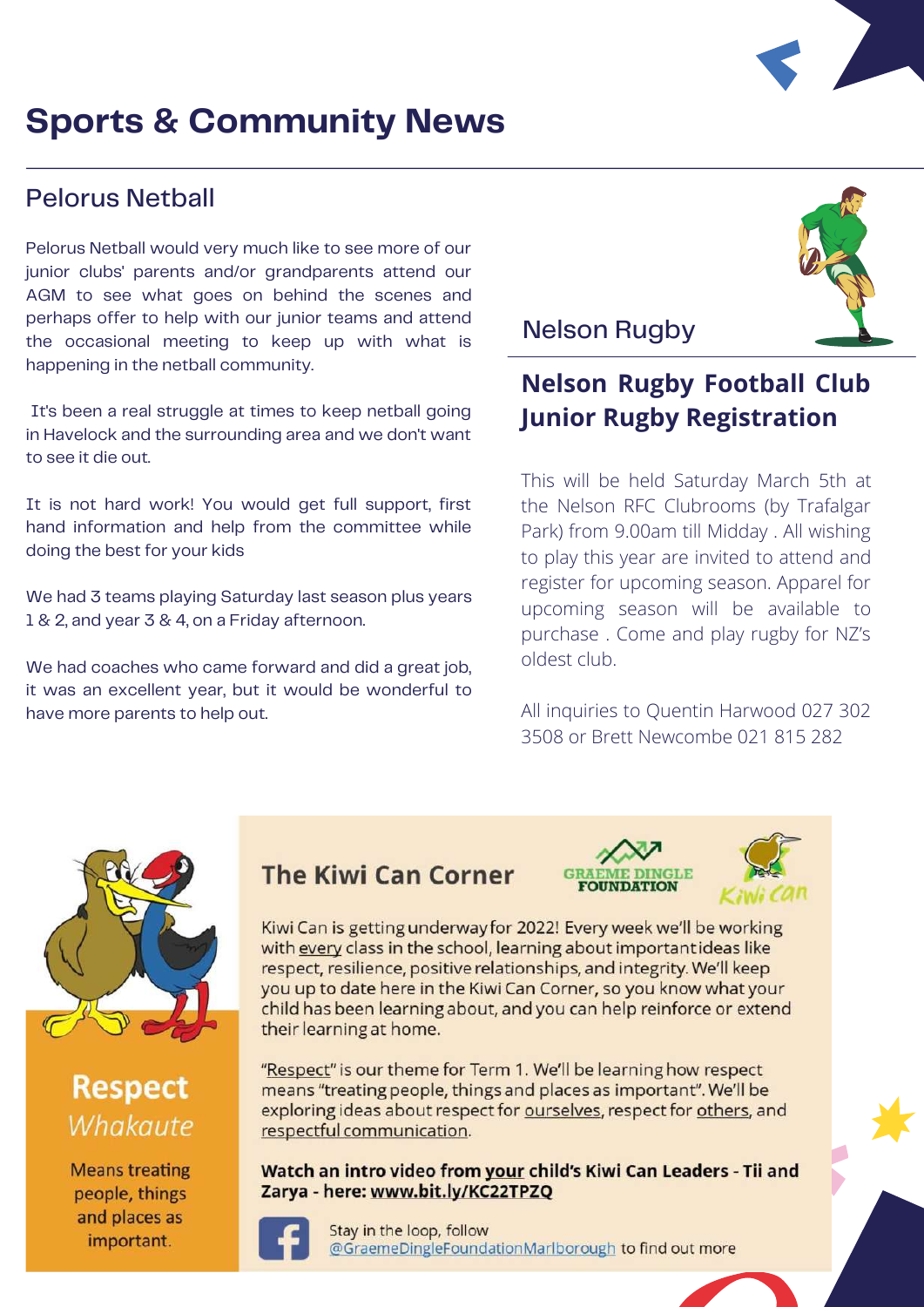





CALLING ALL LOCAL YOUTH !!! DO YOU WANT TO MEET NEW PEOPLE, TRY NEW THINGS AND HAVE FUN? HY NOT COME ALONG TO ONE OF OUR CHILL NIGHTS AND FIND OUT WHAT WE ARE ALL ABOUT.



OPEN TO ALL YOUTH AGED 12-18 YEARS HELD ON THE LAST FRIDAY OF EACH MONTH  $6.30 - 8PM$ **HAVELOCK PAVILION** FOR MORE INFORMATION EMAIL: HAVELOCKV2020@GMAIL.COM



**Wander-Full** 



### **Havelock School & Community Library**

I am so pleased to advise that The Community Library will operate its usual hours, 2:00pm - 3:30pm on both Tuesdays and Thursdays when school starts again. Contact tracing will be required upon entering the building and mask are to be worn.

Rita Jacobson Secretary, Havelock School & Community Library



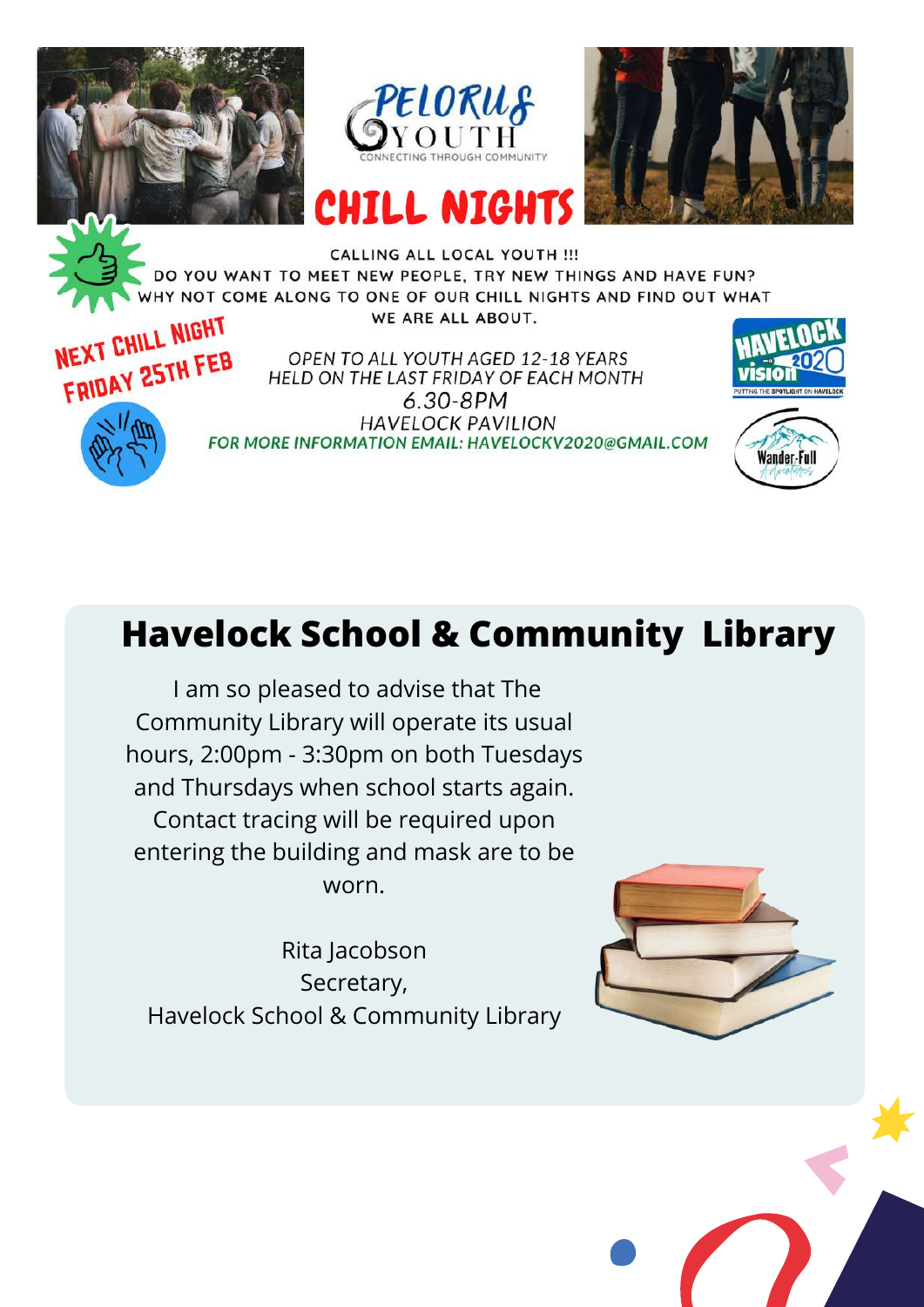## Factsheet: Wasp control Te Hoiere/Pelorus Reserves

Published by Department of Conservation DOCCM-2965204

February 2022

The Department of Conservation (DOC) is planning to undertake targeted wasp baiting in the following Te Hoiere/Pelorus Valley reserves in the 2022 summer season.

Pelorus Bridge Scenic Reserve, Ronga Recreational Reserve, Carluke Scenic Reserve and the Brown River Reserve, part of Richmond Forest Park.

Why should we control wasps?

Vespid wasps (wāpi) are now one of the most damaging insect pests in New Zealand's natural areas and their numbers seem to be increasing. These introduced wasps threaten our native birds - particularly in our honeydew beech forests where they have been seen killing chicks as they emerge from their eggs and taking available honeydew, which is a valuable energy source for birds such as tui and bell birds.

High densities of wasps exert intense predation pressure on native invertebrates, in particular native caterpillars and orb web spiders. Wasps attack honey bees, raid their hives and rob their honey. The flow-on effects include lost honey production, the cost of replacement bees and in turn higher pollination costs for horticulture.

Wasps pose a significant threat to human health - more than 1300 people a year seek medical treatment for wasp stings and many more wasp stings are unreported.

To protect the mauri of our forests DOC believes wasp control measures are necessary. Reducing wasps will significantly benefit conservation and te mauri ki te taiao (the life force of the environment).

Why is DOC doing this work? How will DOC control wasps?

Conserving many of New Zealand's natural resources and provision for safe recreation is key for DOC. Control of pests on public conservation land to protect these values is an important part of our role.

The Department intends to use a toxic wasp baiting method which exploits the social structure of a wasp colony. Worker wasps collect bait from stations and return with it to their nest. They feed it to the queen and the developing larvae, therefore poisoning the entire colony, within a short time. The bait is made up of chicken meat, which does not attract bees. Bait stations only need to be filled once in summer and all remaining bait is removed after three to seven days.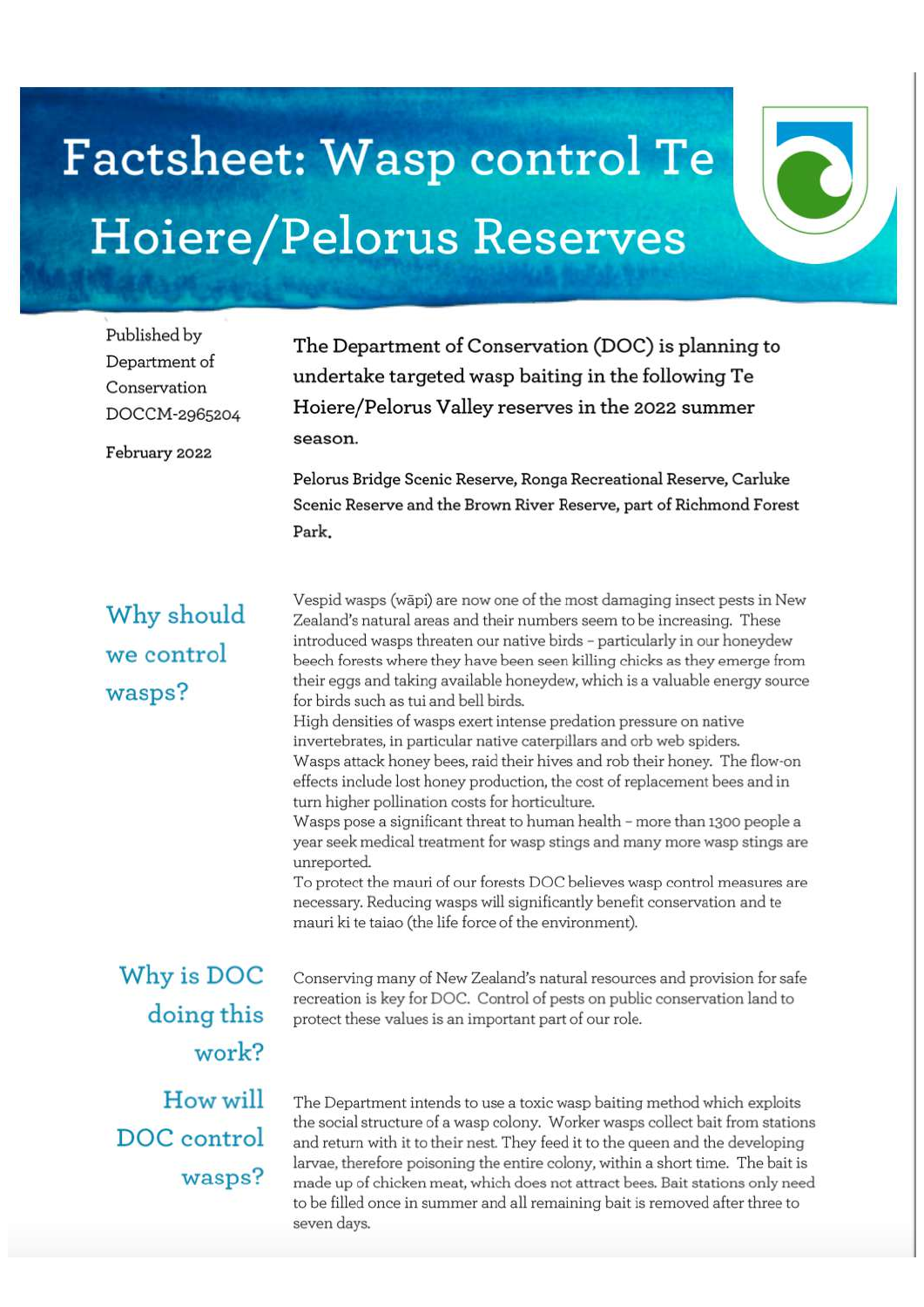The active ingredient is the insecticide fipronil. The bait is extremely toxic to wasps, but it poses a very low risk to mammals or birds. Bait stations are yellow and set at 1.5m above ground to exclude non-target animals like weka. This method has been trialled under strict research and proven to reduce wasp populations and cause little adverse effect to other species.

#### Timeframe

The wasp control is planned to place between early Feb to late March, when wasp numbers are at their peak.

What areas will be targeted?

The following sites will be targeted if wasp numbers reach density threshholds to trigger control: Pelorus Bridge Scenic Reserve, Ronga Recreational Reserve, Carluke Scenic Reserve and the Brown River Reserve (part Richmond Forest Park).

What safety measures are there?

DOC will be following best practice and strict manufacturing guidelines to ensure that the programme is managed rigorously. This includes the practice of removing bait that the wasps haven't eaten.

For more information

Department of Conservation

Sounds District: Phil Clerke - pclerke@doc.govt.nz